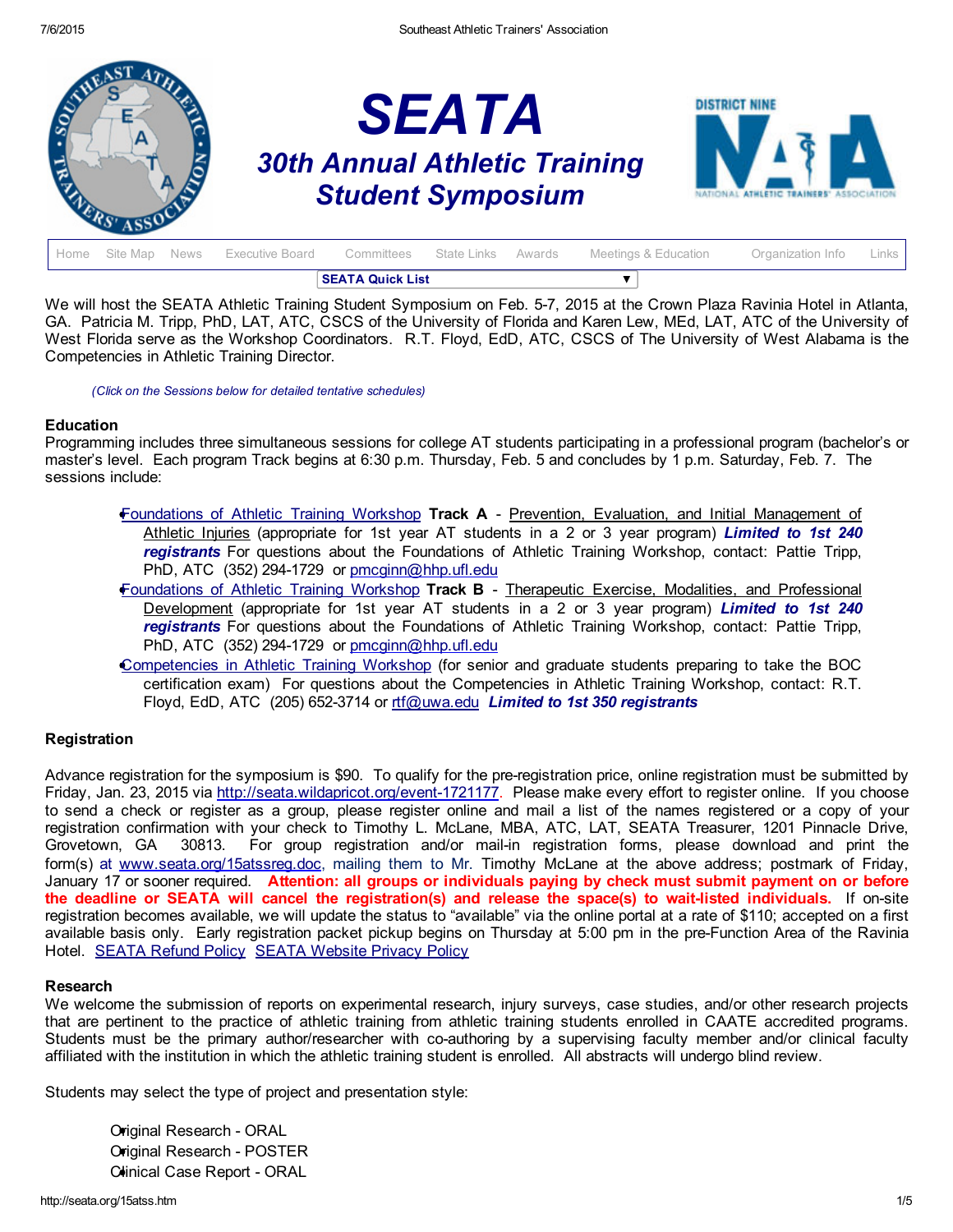Clinical Case Report - POSTER

The committee will evaluate Oral Presentation Submissions and recommend acceptance of a MAXIMUM of 10 Oral Presentations from the two categories (Original Research; Clinical Case Study). Students will receive their presentation schedule for the Thursday evening session (see agenda) at time of acceptance (on or before December 19<sup>th</sup>, 2015).

The committee will evaluate Poster Presentation Submissions (Original Research; Clinical Case Study) and recommend acceptance of a MAXIMUM of 15 projects for Poster Presentation (based on rating order by blind reviewers). Students with accepted poster presentations (notification on or before December 19<sup>th</sup>, 2015) will present on Friday morning from 7:00am-8:00am (set-up begins at 6:30am Friday morning).

Note: Presentation type and category of consideration occurs via the online submission process by the student.

CLICK HERE for instructions on submitting your Clinical Case Study or Original Research project for [presentation.](http://seata.org/casestudy15.htm)

#### SEATA Quiz Bowl

The 7th Annual [SEATA/NATA](http://www.seata.org/15atss.htm) Foundation Quiz Bowl will be held at 7:30 P.M., Feb. 6, 2015 in conjunction with the 30th Annual Athletic Training Student Symposium at the Crown Plaza Ravinia Hotel in Atlanta, GA. Eric J. Fuchs, DA, ATC, EMT of Eastern Kentucky University is the Quiz Bowl Coordinator. The winning team will represent District IX at the 7th Annual [NATA/NATA](http://www.nata.org/students/college-athletic-training-students) Foundation Quiz Bowl in St. Louis, MO.

# Exhibitors and Corporate Partners

If you are interested in exhibiting or if you know of an interested exhibitor or would like to refer someone to SEATA for Corporate Partnership, please see our SEATA [Corporate](http://www.seata.org/cpp.htm) Partner Plan.

#### Accommodations

The Crown Plaza [Ravinia](https://resweb.passkey.com/go/21d65545) is the host hotel. Room rates are \$122.00 single / double / triple / quadruple occupancy. Rooms must be reserved by Jan 16, 2015 to ensure this room rate. Make your reservations online at [Connections](https://resweb.passkey.com/go/21d65545) or for more information call Connections at (404) 842-0000 or 1-800-262-9974 or Fax (404) 601-7441. Hotels subject to 72 cancellation policy.

#### [Transportation](http://seata.org/07atss/MARTAtoCrownePlazafromAirport.doc) Information

- Taking Marta From Airport To Crowne Plaza Ravinia
- MARTA Shuttle
- Hotel Shuttle
- Driving Instructions from Major Arteries

#### Directions to the 2015 SEATA Athletic Training Student Symposium:

Crowne Plaza Ravinia Directions & Driving [Instructions](http://www.seata.org/drivingairports.htm) From Major Arteries & Airports

Crowne Plaza Ravinia Hotel, 4355 Ashford Dunwoody Rd. Atlanta, GA. Just off I285 in North Atlanta 7703957700

<span id="page-1-0"></span>

| <b>Session I:</b> Foundations of Athletic Training Workshop (Tentative Schedule) |  |  |
|----------------------------------------------------------------------------------|--|--|
| THURSDAY, February 5, 2015                                                       |  |  |

| 5:00 -6:50 PM                  |                                                                                                              |                                                         |                                |                                 | REGISTRATION - Crowne Plaza Ravinia by College/University (Tim McLane, MBA, ATC)     |                                            |                         |  |
|--------------------------------|--------------------------------------------------------------------------------------------------------------|---------------------------------------------------------|--------------------------------|---------------------------------|--------------------------------------------------------------------------------------|--------------------------------------------|-------------------------|--|
| Injuries                       | TRACK "A" - Prevention, Evaluation, & Initial Management of                                                  |                                                         |                                | <b>Professional Development</b> | TRACK "B" - Therapeutic Exercise, Modalities, and                                    |                                            |                         |  |
| THURSDAY, February 5, 2015     |                                                                                                              |                                                         |                                | THURSDAY, February 5, 2015      |                                                                                      |                                            |                         |  |
| <b>START/END</b><br>TIME       | Topic                                                                                                        | Speaker(s)                                              | Location                       | <b>START/END</b><br>TIME        | Topic                                                                                | Speaker(s)                                 | Location                |  |
| $ 5:00 - 7:00$ pm REGISTRATION |                                                                                                              |                                                         | <b>PRE-</b><br><b>FUNCTION</b> |                                 | $ 5:00 - 7:00$ pm REGISTRATION                                                       |                                            | PRE-<br><b>FUNCTION</b> |  |
| $6:30 - 6:45$ pm               | <b>Opening Remarks</b>                                                                                       | Karen Lew &<br>Pattie Tripp                             | Dunwoody<br><b>ABC</b>         |                                 | $6:30 - 6:45$ pm Opening Remarks                                                     | Karen Lew<br>& Pattie                      | IRavinia II             |  |
| $6:45 - 7:30$ pm               | <b>Historical Perspectives</b><br>lin Athletic Training -<br>Understanding the<br>Roots of our<br>Profession | Sue Stanley-<br>Green, John<br>Anderson &<br>Jerry Rhea | Dunwoody<br><b>ABC</b>         | $6:45 - 7:45$ pm                | Concussions -<br>Current Evidence fo<br>Managment & Return Mihalik &<br>to Activiity | Tripp<br>Johna<br>Register-<br>Scott Bruce | Ravinia II              |  |
| $7:45 - 9:30$ pm               | <b>Clinical Case Study</b><br><b>Presentations</b>                                                           | Karen Stanton & Ravinia<br>Susie Wehring                | <b>Ballroom</b>                | $7:45 - 9:30$ pm                | <b>Clinical Case Study</b>                                                           | Karen<br>Stanton &                         | Ravinia                 |  |
| $9:30$ pm                      | Mandatory Meeting for<br>all registered Quiz                                                                 | <b>Eric Fuchs</b>                                       | Dunwoody                       |                                 | <b>Presentations</b>                                                                 | Susie<br>Wehring                           | <b>Ballroom</b>         |  |

http://seata.org/15atss.htm 2/5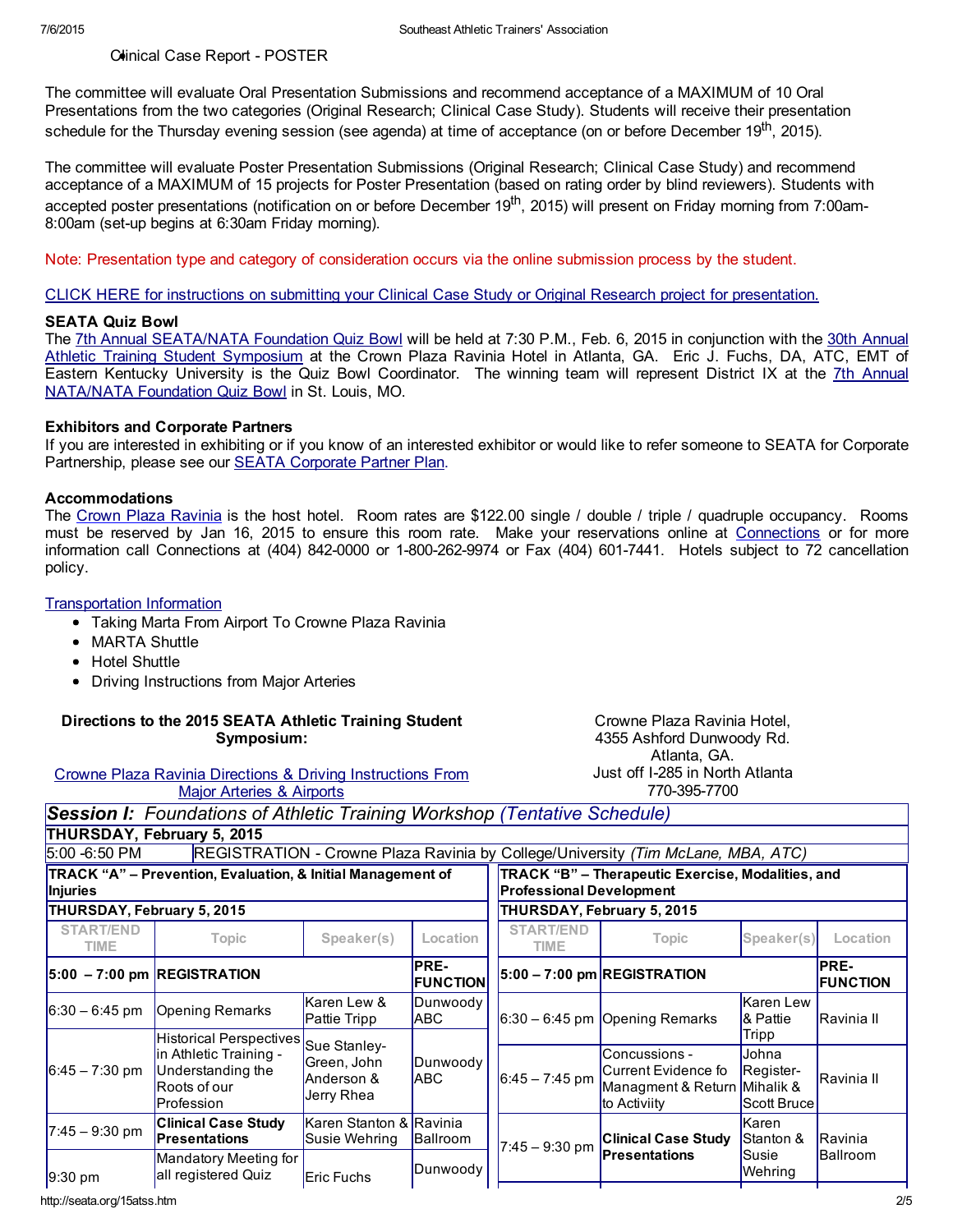7/6/2015 Southeast Athletic Trainers' Association

|                                 | <b>Bowl Teams</b>                                                                                                     |                                                                                                                                                                                                                            | <b>ABC</b>                           | 9:30 pm                                 | Mandatory Meeting<br>for all registered Quiz Eric Fuchs                                                                         |                                          | Dunwoody                       |
|---------------------------------|-----------------------------------------------------------------------------------------------------------------------|----------------------------------------------------------------------------------------------------------------------------------------------------------------------------------------------------------------------------|--------------------------------------|-----------------------------------------|---------------------------------------------------------------------------------------------------------------------------------|------------------------------------------|--------------------------------|
| FRIDAY, February 6, 2015        |                                                                                                                       |                                                                                                                                                                                                                            |                                      |                                         | <b>Bowl Teams</b>                                                                                                               |                                          | <b>ABC</b>                     |
| <b>START/END</b><br><b>TIME</b> | <b>Topic</b>                                                                                                          | Speaker(s)                                                                                                                                                                                                                 | Location                             | FRIDAY, February 6, 2015                |                                                                                                                                 |                                          |                                |
| 6:45 - 9:00 am                  | <b>REGISTRATION (continued)</b>                                                                                       |                                                                                                                                                                                                                            | PRE-<br><b>FUNCTION</b>              | <b>START/END</b><br><b>TIME</b>         | <b>Topic</b>                                                                                                                    | Speaker(s)                               | Location                       |
|                                 | <b>Continental Breakfast</b>                                                                                          |                                                                                                                                                                                                                            |                                      | 6:45 - 9:00 am REGISTRATION (continued) |                                                                                                                                 | PRE-<br><b>FUNCTION</b>                  |                                |
| l7:00 – 8:00 am                 |                                                                                                                       | <b>FREE COMMUNICATIONS POSTER</b><br><b>Continental Breakfast</b><br>PRE-<br><b>SESSION</b><br><b>FREE COMMUNICATIONS</b><br><b>FUNCTION</b><br>$6:45 - 8:00$ am<br><b>POSTER SESSION</b><br>Karen Stanton & Susie Wehring |                                      |                                         | PRE-<br><b>FUNCTION</b>                                                                                                         |                                          |                                |
|                                 | Preventing Sudden                                                                                                     |                                                                                                                                                                                                                            |                                      |                                         | Karen Stanton & Susie Wehring                                                                                                   |                                          |                                |
| $8:05 - 9:35$ am                | Death in Sport, Pre-<br>Participation<br>Disqualifying<br>Conditions and                                              | Kristen<br>Schellhase,<br>Mick Lynch, Pat                                                                                                                                                                                  | Dunwoody<br><b>ABC</b>               | $8:05 - 9:35$<br>$9:40 - 10:00$         | Cultural Competence<br>and Communication<br>with Lab                                                                            | Kysha<br>Harriell                        | Ravinia II                     |
|                                 | Special<br>Considerations                                                                                             | Graman                                                                                                                                                                                                                     |                                      | lam                                     | <b>BREAK with Exhibitors</b>                                                                                                    |                                          | PRE-<br><b>FUNCTION</b>        |
| $9:35 - 10:00$<br>am            | <b>BREAK with Exhibitors</b>                                                                                          |                                                                                                                                                                                                                            | PRE-<br><b>FUNCTION</b>              | $10:00 - 11:00$                         | Job Skills 101<br>[Networking; Social<br>Media; Resume                                                                          | Amanda<br>Benson,                        | Dunwoody                       |
| $10:00 - 10:40$<br>am           | Catastrophic Injury<br>Management                                                                                     | Eric Fuchs                                                                                                                                                                                                                 | Ravinia II                           | lam                                     | Building; Interview<br>Skills; etc                                                                                              | <b>Karen Lew</b>                         | <b>ABC</b>                     |
| $10:40 - 12:10$<br>pm           | <b>LABORATORY</b><br><b>Field Evaluation and</b><br><b>Emergency Situations</b><br>LUNCH (BOX lunch provided)         | Eric Fuchs                                                                                                                                                                                                                 | Ravinia II                           | $11:00 - 11:45$<br>lam                  | Professional<br>Responsibilities-<br>Duty to Act, AT Scope<br>of Practice                                                       | Ray Castle                               | Dunwoody<br>ABC                |
| $12:10 - 1:25$<br>pm            | <b>Dunwoody ABC - STUDENT</b><br><b>LEADERSHIP FORUM (SEATA</b><br>STUDENT SENATE) 12:20-12:50                        |                                                                                                                                                                                                                            | PRE-<br><b>FUNCTION</b>              | $11:45 - 1:00$<br>pm                    | LUNCH (BOX lunch provided)<br><b>Dunwoody ABC - STUDENT LEADERSHIP</b><br><b>FORUM (SEATA STUDENT SENATE)</b>                   |                                          |                                |
| $1:25 - 2:00$ pm                | <b>Conflict Resolution</b><br>and Communication                                                                       | Steve                                                                                                                                                                                                                      | Dunwoody                             |                                         | Presentation 12:20-12:50                                                                                                        | Kristi                                   |                                |
| $2:00 - 2:40$ pm                | <b>Skills</b><br>Concepts of Evidence-<br><b>Based Practice</b>                                                       | Patterson<br>Chris Kuenze                                                                                                                                                                                                  | <b>ABC</b><br>Dunwoody<br><b>ABC</b> | 1:00 - 2:30 pm Kinesiotaping            | LABORATORY -<br>Sponsored by:                                                                                                   | Phillips<br>and Lizzie<br><b>Hibberd</b> | Ravinia II                     |
| $2:40 - 3:15$ pm                | Understanding<br>Exercise for Injury<br>Prevention-                                                                   | Scott Larkin                                                                                                                                                                                                               | Dunwoody<br><b>ABC</b>               |                                         | Psychological<br>$ 2:30 - 3:15$ pm Considerations in<br>Rehabilitation                                                          | Ron<br>Courson                           | Ravinia II                     |
|                                 | <b>Functional Anatomy</b><br>$ 3:15 - 3:35$ pm BREAK with Exhibitors                                                  |                                                                                                                                                                                                                            | PRE-                                 |                                         | $3:15 - 3:35$ pm BREAK with Exhibitors                                                                                          |                                          | <b>PRE-</b><br><b>FUNCTION</b> |
|                                 | <i><b>LABORATORY</b></i><br>Core Stability /<br>Performance                                                           |                                                                                                                                                                                                                            | <b>FUNCTION</b>                      | $3:35 - 4:25$ pm                        | Introduction to<br><b>Research Methods</b><br>and Evidence Based<br>Practice                                                    | Chris<br>Kuenze                          | Dunwoody<br><b>ABC</b>         |
| $3:35 - 5:15$ pm                | Enhancement<br>Sponsored by: The<br><b>Thera-Band Academy</b>                                                         | Scott Larkin                                                                                                                                                                                                               | Ravinia II                           | $4:25 - 5:15$ pm                        | <b>Clinically Applying</b><br>the Evidence                                                                                      | Jeri Zemke                               | Dunwoody<br><b>ABC</b>         |
| $7:30 - 9:30$ pm                | <b>7th Annual</b><br><b>SEATA/NATA</b><br><b>Foundation Quiz Bowl</b><br><b>SPONSOR: Turning</b><br>Technologies, LLC | <b>Eric Fuchs</b>                                                                                                                                                                                                          | Ravinia II                           | $7:30 - 9:30$ pm                        | <b>7th Annual</b><br><b>SEATA/NATA</b><br><b>Foundation Quiz</b><br><b>Bowl</b><br><b>SPONSOR: Turning</b><br>Technologies, LLC | Eric Fuchs Ravinia II                    |                                |

| Injuries                    | TRACK "A" – Prevention, Evaluation, & Initial Management of                                                            |                                 |                                                                                                                                                            | <b>TRACK "B" – Therapeutic Exercise, Modalities, and Professional</b><br>Development<br>SATURDAY, February 7, 2015 |                                  |                            |            |  |
|-----------------------------|------------------------------------------------------------------------------------------------------------------------|---------------------------------|------------------------------------------------------------------------------------------------------------------------------------------------------------|--------------------------------------------------------------------------------------------------------------------|----------------------------------|----------------------------|------------|--|
|                             | <b>SATURDAY, February 7, 2015</b>                                                                                      |                                 |                                                                                                                                                            |                                                                                                                    |                                  |                            |            |  |
| START/END<br>TIME           | <b>Topic</b>                                                                                                           | Speaker(s)                      | Location                                                                                                                                                   | START/END<br>TIME                                                                                                  | Topic                            | Speaker(s)                 | Location   |  |
| $6:45 - 8:00$<br>lam        | Continental Breakfast / Recognition of<br><b>Faculty: Sponsors: SEATA</b><br><b>Scholarships; Case Study Presenter</b> | Ravinia<br>Ballroom             | Continental Breakfast / Recognition of<br>$6:45 - 8:00$<br><b>Faculty; Sponsors; SEATA Scholarships;</b><br>lam<br><b>Case Study Presenter Recognition</b> |                                                                                                                    |                                  | Ravinia<br><b>Ballroom</b> |            |  |
|                             | <b>Recognition</b><br><b>Practice Settings-</b>                                                                        |                                 |                                                                                                                                                            | $ 8:10 - 8:40 $<br>lam                                                                                             | <b>Clinical</b><br>Documentation | <b>Pradeep Vanguri</b>     | Ravinia II |  |
| $18:10 - 8:45$<br>lam       | Traditional to Non-                                                                                                    | <b>IShannon</b><br><b>A</b> she | Dunwoodv<br><b>ABC</b>                                                                                                                                     |                                                                                                                    | $8:40 - 10:10$ LABORATORY        | Deidre Leaver-             | Ravinia II |  |
| http://seata.org/15atss.htm |                                                                                                                        |                                 |                                                                                                                                                            |                                                                                                                    |                                  |                            | 3/5        |  |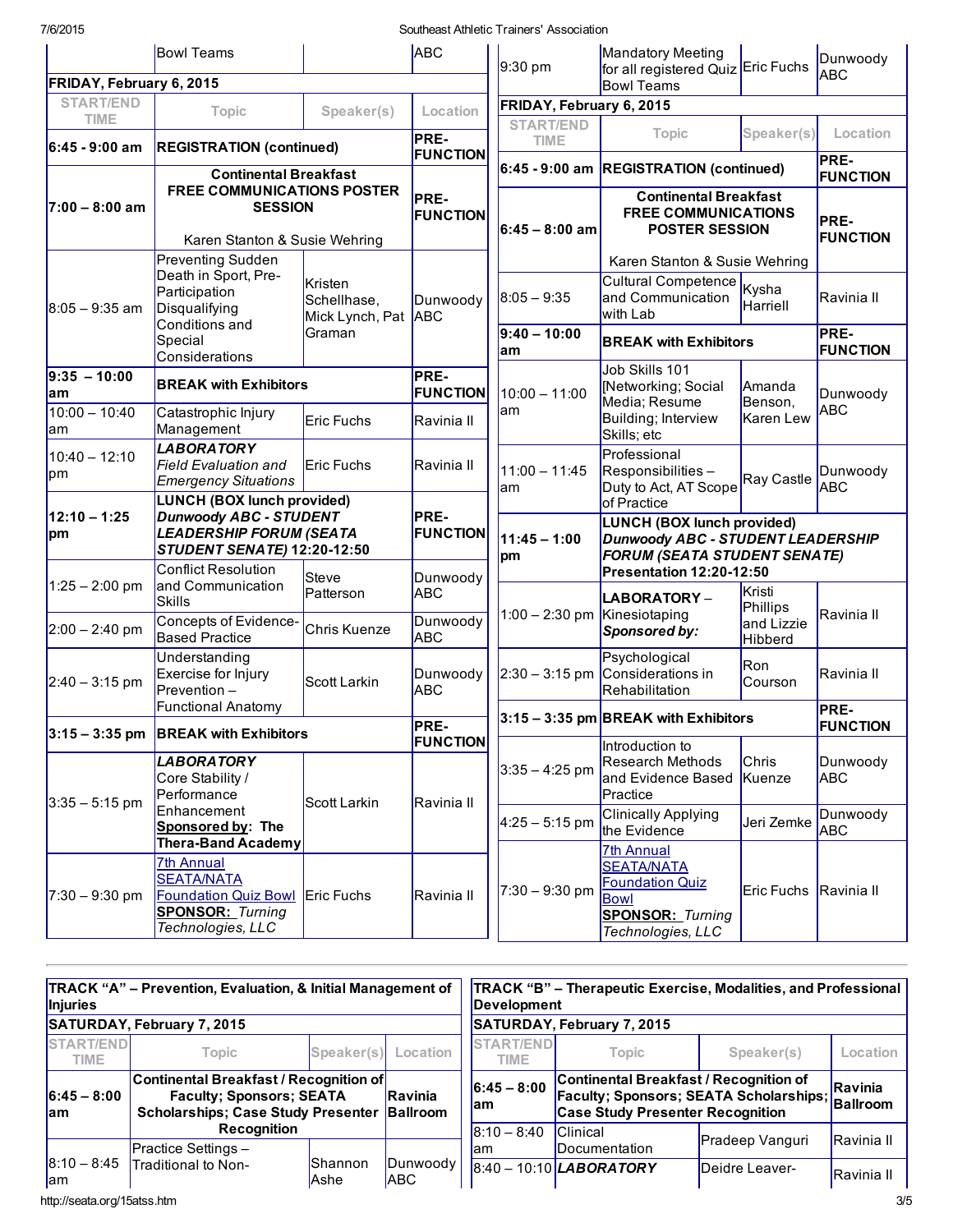<span id="page-3-0"></span>

|                                   | Traditional                             |                                                                                                 |                                                                                                                               |                         | lam                   | Joint Mobilizations                                                                                  | <b>IDunn</b>                                                                                                                                                                                                                                                   |                         |  |  |  |
|-----------------------------------|-----------------------------------------|-------------------------------------------------------------------------------------------------|-------------------------------------------------------------------------------------------------------------------------------|-------------------------|-----------------------|------------------------------------------------------------------------------------------------------|----------------------------------------------------------------------------------------------------------------------------------------------------------------------------------------------------------------------------------------------------------------|-------------------------|--|--|--|
| $8:45 - 9:30$<br>am               |                                         | Understanding the Kinetic<br>Chain and Observational                                            | Patricia<br>Tripp                                                                                                             | Dunwoody<br><b>ABC</b>  | $10:10 -$<br>10:25 am | <b>BREAK with Exhibitors</b>                                                                         |                                                                                                                                                                                                                                                                | PRE-<br><b>FUNCTION</b> |  |  |  |
| am                                | lnjury                                  | <b>Screening Tools</b><br>9:30 - 10:10 Pediatric and Adolescent                                 | Kirk Brown                                                                                                                    | Dunwoody<br><b>ABC</b>  | $10:25 -$<br>11:25 am | Therapeutic<br>Interventions<br>Roundtable                                                           | Dunwoody<br><b>Bill Prentice</b><br><b>ABC</b><br>Psychological Factors Sue Stanley-Green,<br><b>Toni Torres</b><br>McGehee<br>Diane King<br>Karen Lew & Pattie<br>Tripp<br><b>Session II:</b> Competencies in Athletic Training Workshop (Tentative Schedule) |                         |  |  |  |
| $10:10 -$<br>10:25 am             |                                         | <b>BREAK with Exhibitors</b>                                                                    |                                                                                                                               | PRE-<br><b>FUNCTION</b> | $11:25 -$<br>12:00 pm | and Disordered                                                                                       |                                                                                                                                                                                                                                                                | Dunwoody<br>ABC         |  |  |  |
| $10:25 -$<br>11:10 am             |                                         | <b>Dermatological Conditions</b>                                                                | Kelley<br>Henderson                                                                                                           | Ravinia II              |                       | Eating<br>Sports Nutrition -                                                                         |                                                                                                                                                                                                                                                                |                         |  |  |  |
|                                   |                                         | LABORATORY-<br><b>Advanced Protective</b>                                                       |                                                                                                                               |                         | $12:00 -$<br>12:40 pm | Energy Expenditure<br>Model                                                                          |                                                                                                                                                                                                                                                                | Dunwoody<br><b>ABC</b>  |  |  |  |
| $11:10$ am $-$<br>12:40 pm        | Products                                | <b>Taping Techniques</b><br><b>SPONSOR: Cramer</b>                                              | Kristi<br>Phillips                                                                                                            | Ravinia II              | 12:40 pm              | Closing Remarks &<br>Program Evaluation                                                              |                                                                                                                                                                                                                                                                | Dunwoody<br>ABC         |  |  |  |
| 12:40 pm                          | Closing Remarks &<br>Program Evaluation |                                                                                                 | Karen Lew<br>& Pattie<br>Tripp                                                                                                | Ravinia II              |                       |                                                                                                      |                                                                                                                                                                                                                                                                |                         |  |  |  |
|                                   |                                         |                                                                                                 |                                                                                                                               |                         |                       |                                                                                                      |                                                                                                                                                                                                                                                                |                         |  |  |  |
|                                   |                                         |                                                                                                 |                                                                                                                               |                         |                       |                                                                                                      |                                                                                                                                                                                                                                                                |                         |  |  |  |
|                                   |                                         | THURSDAY, February 5, 2015                                                                      |                                                                                                                               |                         |                       |                                                                                                      |                                                                                                                                                                                                                                                                |                         |  |  |  |
| 5:00 -6:30 PM                     |                                         |                                                                                                 |                                                                                                                               |                         |                       | REGISTRATION - Crowne Plaza Ravinia by University (Tim McLane, MBA, ATC)                             |                                                                                                                                                                                                                                                                |                         |  |  |  |
| Ravinia A, B, C                   |                                         |                                                                                                 |                                                                                                                               |                         |                       |                                                                                                      |                                                                                                                                                                                                                                                                |                         |  |  |  |
| $6:30 - 6:45$                     |                                         |                                                                                                 | Welcome & Announcements - (R.T. Floyd, EdD, ATC, CSCS)<br>BOC Examination Review and Strategies - (Elizabeth Swann, PhD, ATC) |                         |                       |                                                                                                      |                                                                                                                                                                                                                                                                |                         |  |  |  |
| $6:45 - 7:45$                     |                                         |                                                                                                 |                                                                                                                               |                         |                       |                                                                                                      |                                                                                                                                                                                                                                                                |                         |  |  |  |
| $7:45 - 9:15$                     |                                         | <b>Clinical Case Study Presentations</b>                                                        |                                                                                                                               |                         |                       |                                                                                                      |                                                                                                                                                                                                                                                                |                         |  |  |  |
| 9:30                              |                                         | Mandatory Meeting for all registered Quiz Bowl Teams in Dunwoody Suite                          |                                                                                                                               |                         |                       |                                                                                                      |                                                                                                                                                                                                                                                                |                         |  |  |  |
|                                   |                                         | FRIDAY, February 6, 2015                                                                        |                                                                                                                               |                         |                       |                                                                                                      |                                                                                                                                                                                                                                                                |                         |  |  |  |
| Ravinia A, B, C<br>7:00 - 7:50 AM |                                         | <b>Continental Breakfast</b>                                                                    |                                                                                                                               |                         |                       |                                                                                                      |                                                                                                                                                                                                                                                                |                         |  |  |  |
| $8:00 - 8:50$                     |                                         | Therapeutic Modalities - (Bill Prentice, PhD, PT, ATC, FNATA)                                   |                                                                                                                               |                         |                       |                                                                                                      |                                                                                                                                                                                                                                                                |                         |  |  |  |
| $8:50 - 9:25$                     |                                         | Pharmacological Considerations - (Deidre Leaver-Dunn, PhD, ATC)                                 |                                                                                                                               |                         |                       |                                                                                                      |                                                                                                                                                                                                                                                                |                         |  |  |  |
| $9:25 - 9:45$                     |                                         | Break - Visit exhibits                                                                          |                                                                                                                               |                         |                       |                                                                                                      |                                                                                                                                                                                                                                                                |                         |  |  |  |
| $9:45 - 10:30$                    |                                         | ATC, LAT, CSCS)                                                                                 |                                                                                                                               |                         |                       | Organization & Administration, Professional Development & Responsibility - (Kristen Schellhase, EdD, |                                                                                                                                                                                                                                                                |                         |  |  |  |
| 10:30 -11:15                      |                                         | Abdominal/Thorax with Lab - (Amanda A. Benson, PhD, ATC, LAT)                                   |                                                                                                                               |                         |                       |                                                                                                      |                                                                                                                                                                                                                                                                |                         |  |  |  |
| 11:15 - 12:05                     |                                         | Lumbosacral Spine with Lab - (Marisa Colston, PhD, ATC)                                         |                                                                                                                               |                         |                       |                                                                                                      |                                                                                                                                                                                                                                                                |                         |  |  |  |
| $12:05 - 1:25$                    |                                         | SENATE)                                                                                         |                                                                                                                               |                         |                       | Lunch (BOX lunch provided) Dunwoody ABC - STUDENT LEADERSHIP FORUM (SEATA STUDENT                    |                                                                                                                                                                                                                                                                |                         |  |  |  |
| $1:25 - 2:05$                     |                                         |                                                                                                 |                                                                                                                               |                         |                       | Cervical Spine & Emergency Management - (MaryBeth Horodyski, EdD, ATC, FNATA)                        |                                                                                                                                                                                                                                                                |                         |  |  |  |
| $2:05 - 2:55$                     |                                         | Shoulder & Arm with Lab - (Richard Frazee, MS, ATC, LAT)                                        |                                                                                                                               |                         |                       |                                                                                                      |                                                                                                                                                                                                                                                                |                         |  |  |  |
| $2:55 - 3:05$                     |                                         | Break - Visit exhibits                                                                          |                                                                                                                               |                         |                       |                                                                                                      |                                                                                                                                                                                                                                                                |                         |  |  |  |
| $3:05 - 3:55$                     |                                         | Elbow & Forearm with Lab - (R.T. Floyd, EdD, ATC, CSCS)                                         |                                                                                                                               |                         |                       |                                                                                                      |                                                                                                                                                                                                                                                                |                         |  |  |  |
| $3:55 - 4:45$                     |                                         | Wrist & Hand with Lab - (John Anderson, MSEd, ATC)                                              |                                                                                                                               |                         |                       |                                                                                                      |                                                                                                                                                                                                                                                                |                         |  |  |  |
| $4:45 - 5:15$                     |                                         | Psychosocial Intervention & Referral - (Elizabeth Swann, PhD, ATC)                              |                                                                                                                               |                         |                       |                                                                                                      |                                                                                                                                                                                                                                                                |                         |  |  |  |
| Ravinia A, B, C                   |                                         |                                                                                                 |                                                                                                                               |                         |                       |                                                                                                      |                                                                                                                                                                                                                                                                |                         |  |  |  |
| 7:30 - 9:30 PM                    |                                         |                                                                                                 |                                                                                                                               |                         |                       | 7th Annual SEATA/NATA Foundation Quiz Bowl SPONSOR: Turning Technologies, LLC                        |                                                                                                                                                                                                                                                                |                         |  |  |  |
|                                   |                                         | <b>SATURDAY, February 7, 2015</b>                                                               |                                                                                                                               |                         |                       |                                                                                                      |                                                                                                                                                                                                                                                                |                         |  |  |  |
| 7:00 - 7:50 AM                    |                                         | Exhibit area                                                                                    |                                                                                                                               |                         |                       |                                                                                                      |                                                                                                                                                                                                                                                                |                         |  |  |  |
|                                   |                                         | <b>Faculty Roundtable/Continental Breakfast</b><br><b>Recognition of Faculty &amp; Sponsors</b> |                                                                                                                               |                         |                       |                                                                                                      |                                                                                                                                                                                                                                                                |                         |  |  |  |

- SEATA Scholarships
- Case Study Presenter Recognition